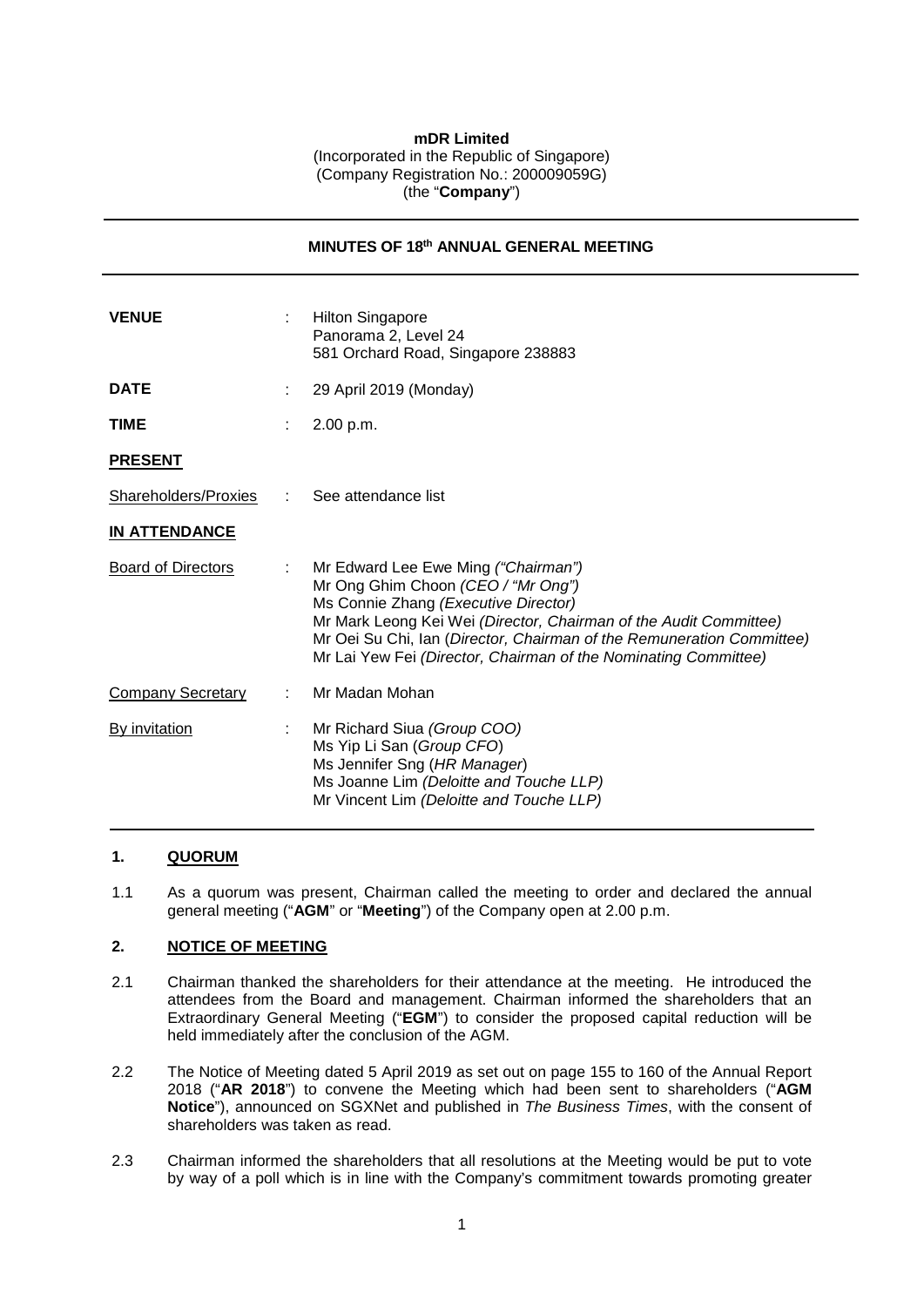corporate transparency and the recommendation in the Code of Corporate Governance 2012. He added that poll would be conducted in a paperless manner using a wireless handheld device which had been issued upon registration. He noted that Samas Management Consultants Pte Ltd ("**Samas**"), the scrutineers for the AGM, will run a demonstration and they will demonstrate how the poll is to be done. He added that previously, we used to have 15 seconds voting time and now we have extended it to 20 seconds to ensure that all shareholders have more time to vote. After that Chairman invited the scrutineers to run through a presentation to familiarise shareholders with the voting process. Ms Joyce Kwan of Samas explained the procedures for voting by electronic poll. After Ms Kwan's explanation of the electronic poll voting procedures and a test resolution being carried out, Chairman proceeded with the business of the Meeting.

# **3. CORPORATE PRESENTATION AND QUESTIONS AND ANSWERS**

- 3.1 Chairman delivered a corporate presentation on Group's FY2018 results. He informed the shareholders that the presentation slides will be available on SGXNet and the Company's corporate website after SGX's trading hours.
- 3.2 Chairman thereafter invited questions from the shareholders. A summary of the questions asked by the shareholders in the Meeting and the answers given by the Board and/or the management is set out and annexed herein in **Appendix A**.

### **4. RESOLUTION 1: DIRECTORS' STATEMENT AND AUDITED FINANCIAL STATEMENTS OF THE COMPANY FOR THE YEAR ENDED 31 DECEMBER 2018**

- 4.1 Chairman noted Resolution 1 as set out in the AGM Notice.
- 4.2 Resolution 1 was proposed by Justina and seconded by See Yen Nee.
- 4.3 The results of the voting on Resolution 1 by way of poll are as follows:

| Ordinary<br><b>Resolution</b>                                                                            | Total          | For               |       | <b>Against</b>          |      |
|----------------------------------------------------------------------------------------------------------|----------------|-------------------|-------|-------------------------|------|
|                                                                                                          |                | No. of Shares     | %     | No. of<br><b>Shares</b> | %    |
| Directors'<br>Statement and<br>audited Financial<br>Statements for the<br>year ended 31<br>December 2018 | 44,218,668,951 | 44, 183, 788, 951 | 99.92 | 34,880,000              | 0.08 |

4.4 Based on the results of the poll, Chairman declared Resolution 1 passed by a majority of votes cast.

## **5. RESOLUTION 2: DECLARATION OF FINAL TAX EXEMPT (ONE-TIER) DIVIDEND OF S\$2 MILLION (APPROXIMATE) FOR THE YEAR ENDED 31 DECEMBER 2018**

- 5.1 Chairman noted Resolution 2 as set out in the AGM Notice.
- 5.2 Resolution 2 was proposed by Chia Hiap Lee and seconded by See Yen Nee.
- 5.3 The results of the voting on Resolution 2 by way of poll are as follows:

| Ordinary<br><b>Resolution</b> | $\sf{Total}$ | For                  |   | <b>Against</b>          |   |
|-------------------------------|--------------|----------------------|---|-------------------------|---|
|                               |              | <b>No. of Shares</b> | % | No. of<br><b>Shares</b> | % |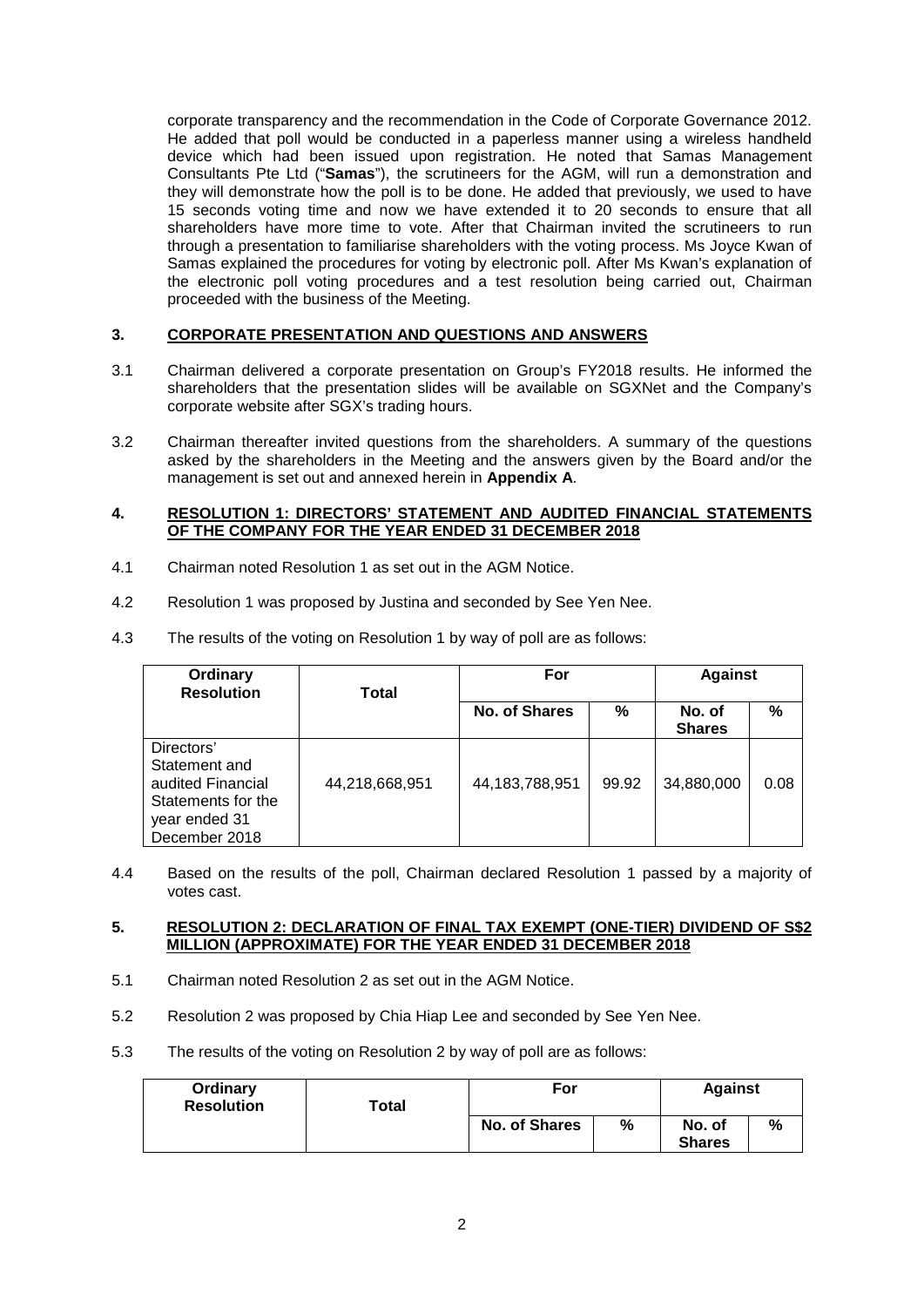| Declaration of final<br>tax exempt (one-tier)<br>dividend of S\$2<br>million (approximate)<br>for the year ended<br>31 December 2018 | 44,219,589,951 | 44,213,589,951 | 99.99 | 6,000,000 | 0.01 |
|--------------------------------------------------------------------------------------------------------------------------------------|----------------|----------------|-------|-----------|------|
|--------------------------------------------------------------------------------------------------------------------------------------|----------------|----------------|-------|-----------|------|

5.4 Based on the results of the poll, Chairman declared Resolution 2 passed by a majority of votes cast.

# **6. RESOLUTION 3: RE-ELECTION OF MR ONG GHIM CHOON AS A DIRECTOR**

- 6.1 Chairman noted Resolution 3 as set out in the AGM Notice.
- 6.2 Resolution 3 was proposed by Wong Han Yew and seconded by Chew Soon Hui.
- 6.3 The results of the voting on Resolution 3 by way of poll are as follows:

| <b>Ordinary Resolution</b>                           | <b>Total</b>   | For                  |       | <b>Against</b>          |      |
|------------------------------------------------------|----------------|----------------------|-------|-------------------------|------|
|                                                      |                | <b>No. of Shares</b> | %     | No. of<br><b>Shares</b> | %    |
| Re-election of Mr Ong<br>Ghim Choon as a<br>Director | 38,241,457,961 | 38,225,642,961       | 99.96 | 15,815,000              | 0.04 |

6.4 Based on the results of the poll, Chairman declared Resolution 3 passed by a majority of votes cast.

# **7. RESOLUTION 4: RE-ELECTION OF MR OEI SU CHI, IAN AS A DIRECTOR**

- 7.1 Chairman noted Resolution 4 as set out in the AGM Notice.
- 7.2 Resolution 4 was proposed by See Yen Ni and seconded by proxy Justina.
- 7.3 The results of the voting on Resolution 4 by way of poll are as follows:

| <b>Ordinary Resolution</b>                                   | Total          | For            |       | <b>Against</b>          |      |
|--------------------------------------------------------------|----------------|----------------|-------|-------------------------|------|
|                                                              |                | No. of Shares  | %     | No. of<br><b>Shares</b> | %    |
| Re-election of Mr Oei<br>Su Chi, Ian as a<br><b>Director</b> | 44,069,988,551 | 43,679,565,251 | 99.11 | 390,423,300             | 0.89 |

7.4 Based on the results of the poll, Chairman declared Resolution 4 passed by a majority of votes cast.

# **8. RESOLUTION 5: APPROVAL OF DIRECTORS' FEES OF UP TO S\$300,000 FOR THE YEAR ENDING 31 DECEMBER 2019**

- 8.1 Chairman noted Resolution 5 as set out in the AGM Notice.
- 8.2 Resolution 5 was proposed by See Yen Nee and seconded by Tan Eng Gee.
- 8.3 The results of the voting on Resolution 5 by way of poll are as follows:

| <b>Ordinary Resolution</b> |       | For | <b>Against</b> |
|----------------------------|-------|-----|----------------|
|                            | Total |     |                |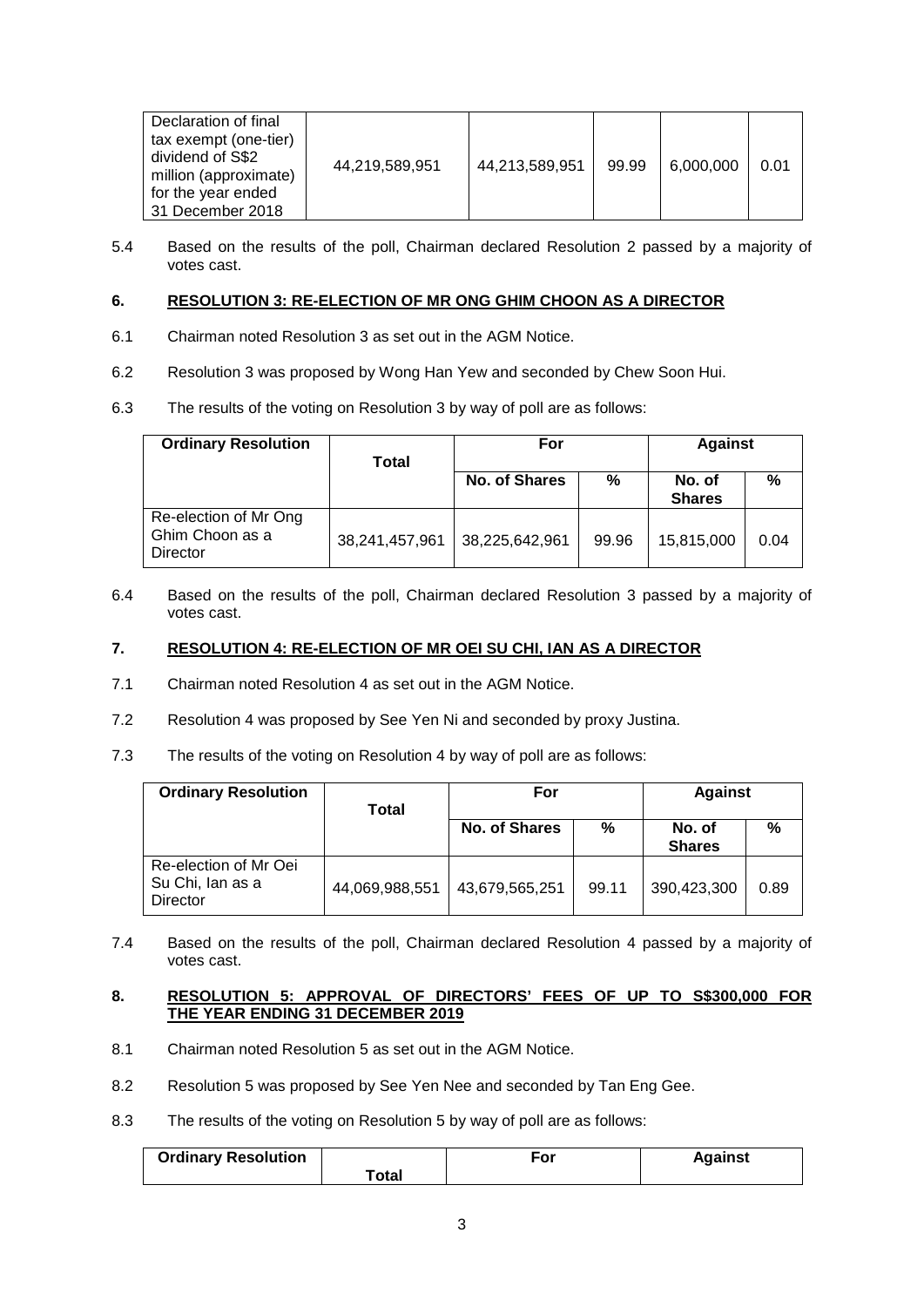|                                                                                                  |                | <b>No. of Shares</b> | %     | No. of<br><b>Shares</b> | %    |
|--------------------------------------------------------------------------------------------------|----------------|----------------------|-------|-------------------------|------|
| Approval of Directors'<br>fees of up to<br>S\$300,000 for the year<br>ending 31 December<br>2019 | 44,000,346,216 | 43,506,552,151       | 98.88 | 493.794.065             | 1.12 |

8.4 Based on the results of the poll, Chairman declared Resolution 5 passed by a majority of votes cast.

## **9. RESOLUTION 6: TO RE-APPOINT DELOITTE AND TOUCHE LLP AS THE AUDITORS OF THE COMPANY AND TO AUTHORISE THE DIRECTORS TO FIX THEIR REMUNERATION**

- 9.1 Chairman noted Resolution 6 as set out in the AGM Notice.
- 9.2 Resolution 6 was proposed by Chew Soon Hui and seconded by Justina.
- 9.3 The results of the voting on Resolution 6 by way of poll are as follows:

| <b>Ordinary Resolution</b>                                                                                                                   | Total          | For            |       | <b>Against</b>          |      |
|----------------------------------------------------------------------------------------------------------------------------------------------|----------------|----------------|-------|-------------------------|------|
|                                                                                                                                              |                | No. of Shares  | %     | No. of<br><b>Shares</b> | %    |
| To re-appoint Deloitte<br>and Touche LLP as the<br>Auditors of the<br>Company and to<br>authorise the Directors<br>to fix their remuneration | 44,219,462,951 | 44,139,162,951 | 99.82 | 80,300,000              | 0.18 |

9.4 Based on the results of the poll, Chairman declared Resolution 6 passed by a majority of votes cast.

## **10. RESOLUTION 7: AUTHORITY TO ISSUE ORDINARY SHARES**

- 10.1 Chairman noted Resolution 7 as set out in the AGM Notice.
- 10.2 Resolution 7 was proposed by Brenda Ting and seconded by Chew Soon Hui.
- 10.3 The results of the voting on Resolution 7 by way of poll are as follows:

| <b>Ordinary Resolution</b>            | Total          | For            |       | <b>Against</b>          |      |
|---------------------------------------|----------------|----------------|-------|-------------------------|------|
|                                       |                | No. of Shares  | %     | No. of<br><b>Shares</b> | %    |
| Authority to issue<br>ordinary shares | 44,180,430,951 | 43,781,702,651 | 99.10 | 398,728,300             | 0.90 |

10.4 Based on the results of the poll, Chairman declared Resolution 7 passed by a majority of votes cast.

# **11. RESOLUTION 8: AUTHORITY TO ALLOT AND ISSUE SHARES UNDER THE MDR SHARE PLAN 2018**

11.1 Chairman noted Resolution 8 as set out in the AGM Notice.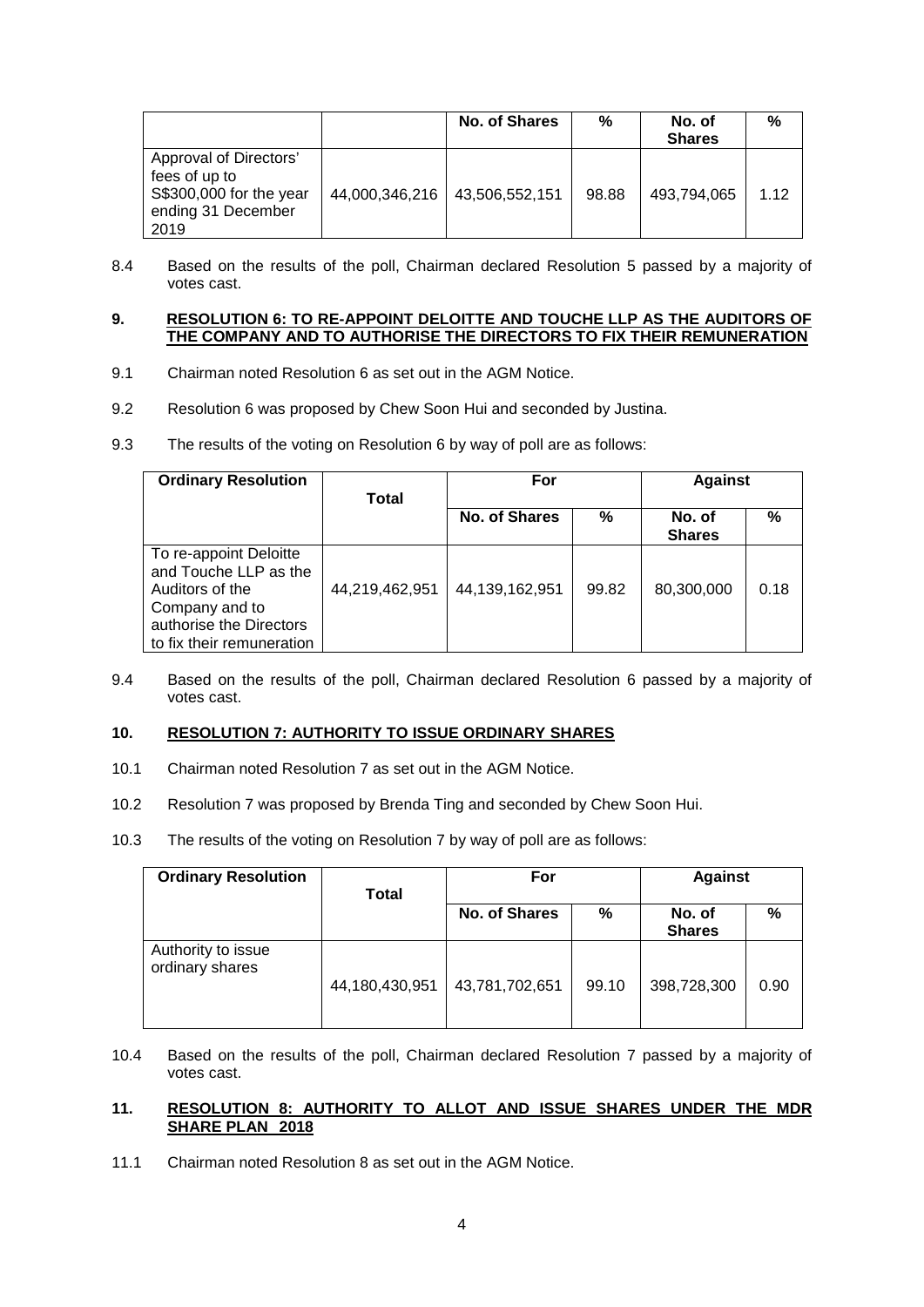- 11.2 Resolution 8 was proposed by Brenda Ting and seconded by See Yen Nee.
- 11.3 The results of the voting on Resolution 8 by way of poll are as follows:

| <b>Ordinary Resolution</b>                                              | Total          | For            |       | <b>Against</b>          |      |
|-------------------------------------------------------------------------|----------------|----------------|-------|-------------------------|------|
|                                                                         |                | No. of Shares  | %     | No. of<br><b>Shares</b> | %    |
| Authority to allot and<br>issue Shares under the<br>mDR Share Plan 2018 | 13,827,985,336 | 13,393,496,371 | 96.86 | 434.488.965             | 3.14 |

11.4 Based on the results of the poll, Chairman declared Resolution 8 passed by a majority of votes cast.

## **12. RESOLUTION 9: PROPOSED RENEWAL OF THE SHARE BUY-BACK MANDATE**

- 12.1 Chairman noted Resolution 9 as set out in the AGM Notice.
- 12.2 Resolution 9 was proposed by Brenda Ting and seconded by Chia Hiap Lee.
- 12.3 The results of the voting on Resolution 9 by way of poll are as follows:

| <b>Ordinary Resolutions</b>                          | Total          | For                  |       | <b>Against</b>          |      |
|------------------------------------------------------|----------------|----------------------|-------|-------------------------|------|
|                                                      |                | <b>No. of Shares</b> | %     | No. of<br><b>Shares</b> | %    |
| Proposed renewal of<br>the Share Buy-back<br>Mandate | 20,326,162,936 | 20,265,977,936       | 99.70 | 60,185,000              | 0.30 |

12.4 Based on the results of the poll, Chairman declared Resolution 9 passed by a majority of votes cast.

## **13. CLOSURE**

**13.1** There being no other business to transact, Chairman then proceeded for the EGM of the Company held on the same date and venue immediately after the AGM. The AGM closed at 3:18 p.m.

Confirmed by

\_\_\_\_\_\_\_\_\_\_\_\_\_\_\_\_\_\_\_\_\_\_\_\_\_\_\_\_\_\_\_\_\_\_ **Mr Edward Lee** *Chairman of Meeting* 

Dated 29 April 2019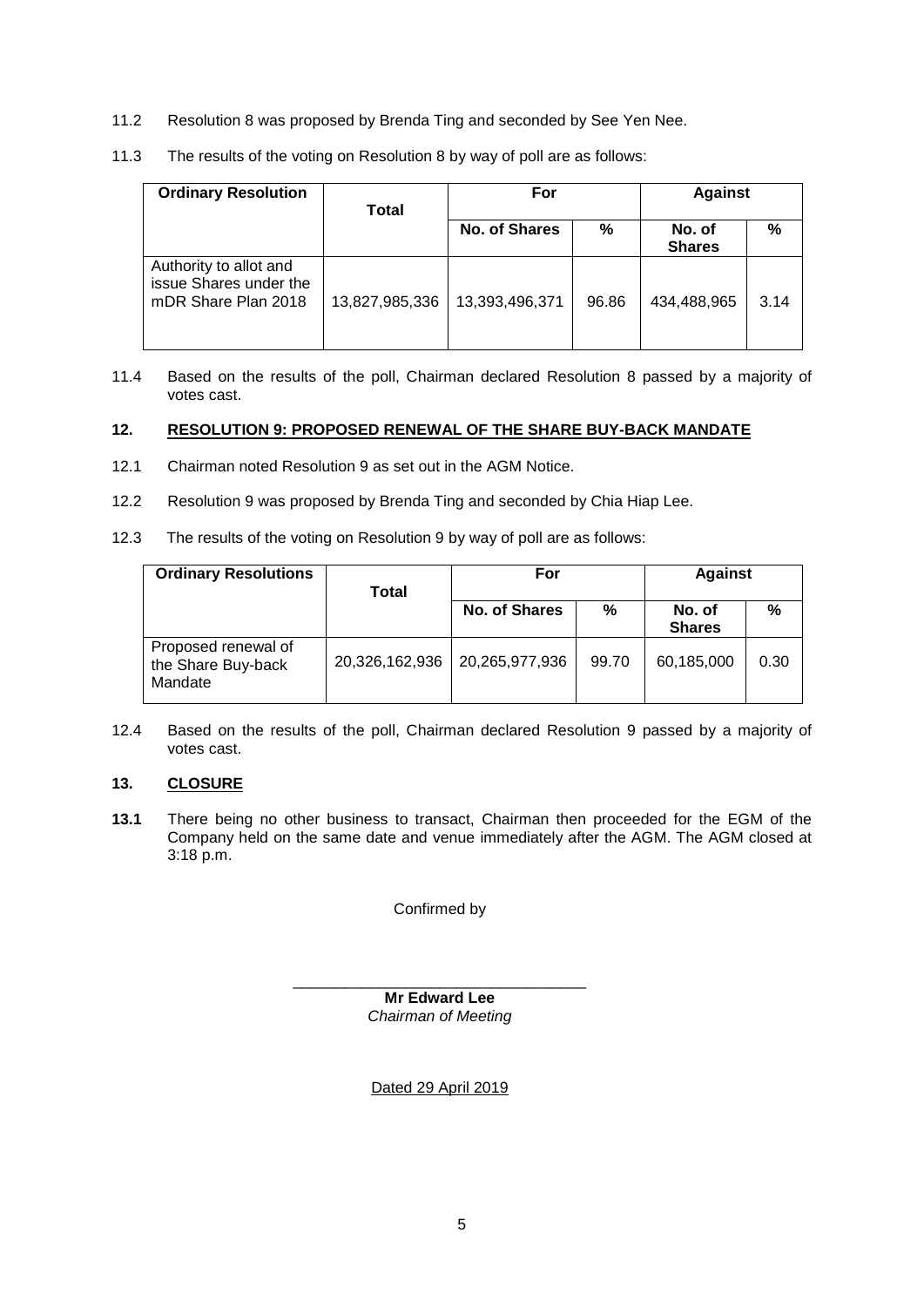## **ANNEXURE A**

#### **1. Mr Lau Soon Leong ("Mr Lau") referred to page 9 of the Annual Report 2018 ("AR2018") and asked about the future of the DMS division, as it did not do very well in 2018?**

Chairman replied that currently DMS is doing well and the Group is optimistic that DMS will remain profitable even though there would be challenges and competition. He added that our Q1-2019 results will be announced in about 2 weeks' time and it should be a good indicator of DMS's performance for this year.

#### **2. Mr Lau asked about the Group's venture into the cosmetics business and its prospects in view of cosmetics industry in general being very competitive?**

Chairman replied that the VT cosmetics business is something we are trying out. In terms of capital outlay and plans, it is not expected to significantly affect the upside or the downside of our business. We have currently 2 stores in Singapore. Based on our assessment, we will maintain one store which we believe should be profitable, and we plan to close the other store. Chairman added that part of the VT cosmetics business is not just retail in Singapore, but also the distribution business in Indonesia and Malaysia. Cost to us for overseas distribution will be negligible because we don't intend to open any retail stores. Our local partners will set up and manage the overseas stores. We expect the distribution in Indonesia and Malaysia to be operational by the 2<sup>nd</sup>/3<sup>rd</sup> quarter of 2019.

#### **3. Mr Lau asked what is DPAS? He commented that the margins of the DPAS business appear not very attractive. He enquired about its competitiveness and whether it is a cash cow?**

Chairman replied that the DPAS business is our digital inkjet printing business in Malaysia. Primarily we print billboards. The DPAS business is competitive. However, the entry barriers are high because this business is capital intensive. For example, we have a few German printing machines, which cost in the range of US\$500,000.

Pixio is running well and has over the years established a stable loyal clientele. In that sense, Chairman acknowledged that the DPAS business is pretty much a cash cow. Pixio purchased its own office property in early 2017. Pixio is also working to expand its business further. Chairman noted that we work closely with our Malaysia team to set targets and have incentives in place such as profit share to motivate key staff.

Chairman said that the Group is undergoing a transformation and we believe that the investment division will be the key driving force for profits, dividends and for the growth of the Group. He added that the legacy businesses that we have inherited will bring in profits but are not expected to be game changers. As such, management is focused more on the transformation of the Group.

### **4. Mr Lau said that as we are focusing more on investments, going forward, does the Company have plans to mitigate a possible market crash?**

Chairman said that as mentioned in the Chairman's Statement in AR2018, he believes a serious financial crisis and a major market dislocation may be looming. The stocks that we have invested in, are substantially undervalued in our view, which already creates some downside protection. We performed better than the STI last year. We are confident that the performance should be even better this year. We have invested in equities about \$63m-\$65m. One of our largest positions of about S\$20m was in M1 which has since been privatised. If the market dislocation happens, we have the ability to take on some leverage. We have also invested in safer instruments like bonds but only bonds with short duration, those that are maturing within 1-2 years. In a market dislocation situation, usually there is a peak, then a plateau followed by a decline. But from the peak to the trough of the bottom, it usually takes about 18 months. So if we have a portfolio of bonds that mature in 1-2 years we should be able to capture the potential upside at the right time. But in the interim, the weighted average yield on our bond portfolio comes quite close to our equity portfolio. We have invested in largely BB+ bonds which is a sweet spot between the risks and rewards.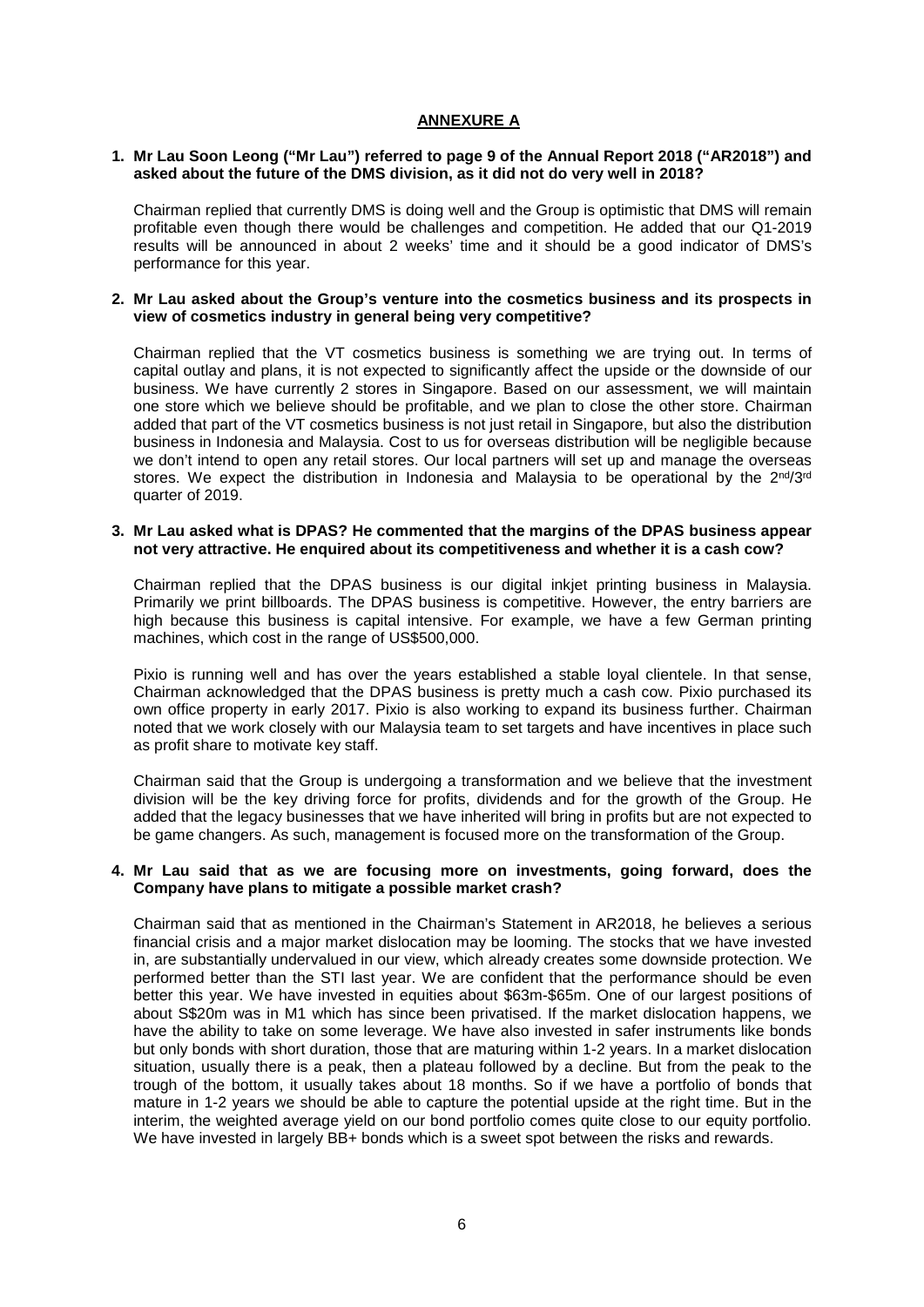**5. Mr Lau said that he understands from the presentation on FY2018 results that the Company is largely invested in only the Singapore market (SGX listed securities). He asked why instead of putting all the eggs into one basket, the Company has not diversified in other markets?**

Chairman said that the size of our Company is relatively still small and as such we don't find the need to diversify across geographies. Secondly, we want to invest in things that we know best. Being a local in Singapore with knowledge of the local market, we have a competitive edge with things we are familiar with compared to companies overseas. There are some interesting companies overseas. The only problem is that if we invest in the US or Europe market, there is withholding tax which will eat into the returns, unlike investing in Singapore or Hong Kong where there are no capital gains tax. Chairman acknowledged that the largest corporations are still the big multinationals and going forward, as the size of the Company grows, management believes there will be more exposure to investments in overseas markets.

## **6. Mr Lau asked whether in view of the high volume of mDR's shares in the market, the Company plans to consolidate its shares?**

Chairman replied that the Company currently has no plans of shares consolidation. Mr Lau commented that shares consolidation has not resulted in the desired benefits that companies which had consolidated their shares hoped for. Chairman reassured Mr Lau that the Company is not considering shares consolidation.

# **7. Mr Timothy commented that the proposed Directors' fees of up to S\$300,000 is high, considering the dividend amount of S\$2 million and the size of the Company. Mr Timothy also asked about the remuneration of the executive directors ("EDs")?**

Chairman said that the Directors' fees for FY2018 is \$187,000 (disclosed in the AR2018 and set out in the Notice of AGM), which is a small proportion of the Company's dividend. We should take into account the directors' fees to the usual baseline fees in the market for similar companies and also the background, qualifications and capability of the individual directors. We have independent directors comprising of a partner from Rajah & Tann, executive director, cum the Legal and Compliance officer from Guotai Junan, and a former CFO of Westcomb Financial Group. Chairman emphasized that the Company believes that our directors are not paid substantially higher than the market rate. Chairman noted that since he came on-board, the Company reduced directors' fees by about half. The proposed fees of up to S\$300,000 with excess allowance is to cater to a scenario where we venture into a new industry and there is an expansion of the Board. There is no increase in the proposed fees and it is the same as what has been approved in the last several years.

Chairman said that the salary of the EDs is set out on page 39 and 95 of the AR2018. The Company has gone through a significant transformation and is growing. Company's balance sheet has also grown from \$66m to about \$130 million. Considering the time, effort, additional scope of works, feedback from salary consultants, there has been adjustments to the remuneration of the Executive Directors, which we believe from market comparison is fair.

**8. Shareholder Mr Nodu Santhosh commented that mDR has been doing good and it has improved a lot in terms of its status and transparency. The Company is not only paying dividends, but also increasing the dividend gradually. He noted that he has already exercised his Tranche 2 Warrants. He complimented the management to keep up the good work. He commented that, however he feels that the Company keeps losing its business focus. He asked, whether mDR is going to remain a technology Company, which is a low margin business?** 

Chairman conceded that the margins of our existing DMS business is low and that it is a high volume business. He noted that we work very closely with our principals. He emphasized that we will continue with our legacy businesses as long as there is positive contribution.

Chairman noted that one reason why we moved to investments is because investments give us the flexibility to assess where we want to be and we are not stuck in any specific industry if we find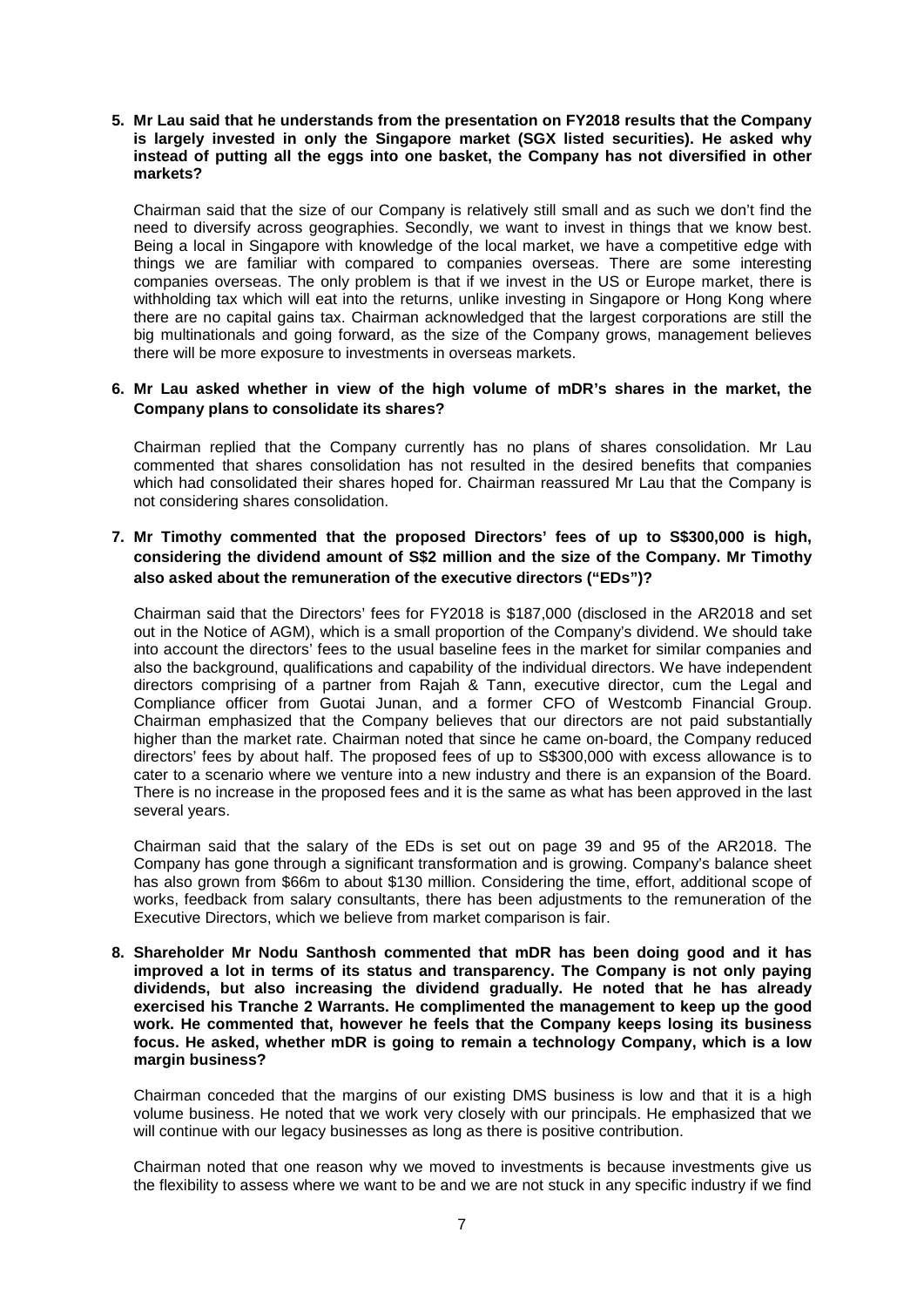opportunities in other industries. We will eventually invest in property, when the market and price is good.

Chairman acknowledged that he feels that our results this year were slightly disappointing as our profits did come down a bit. It is not as optimal as it should be but he believes we are right now at the bottom of where it is going to be in terms of profits and dividends.

With regards to the exercise of the Tranche 2 warrants, Chairman commended Mr Nodu, as having exercised the Tranche 2 warrants earlier, he would be entitled to more dividend. Chairman added that he intended to convert his portion of Tranche 2 warrants, however he decided against it as a gesture of good faith, as doing so would have proportionately reduced the dividend entitlement of the other shareholders.

### **9. Mr Mok Kee Soi ("Mr Mok") asked about the proceeds raised from the Rights and Warrants?**

Chairman noted that we have raised about S\$31m from the Rights and \$35.8m from the Tranche 1 Warrants.

### **10. Mr Mok referring to the income statement of AR2018, commented that he understands that most of the revenue of the Group comes from the mobile devices. He asked Mr Ong about the future of the DMS business going forward?**

Mr Ong replied that the DMS business is very dependent on the success of the products of its key principals. If the newly launched phone models do well, our revenues will be better and vice versa. He noted that the online sales of mobile phones in Singapore is still low. So whatever we are doing in terms of distribution and retail there is still a market. As such, we will continue with our strategy to operate retail stores at locations which are profitable.

#### **11. Mr Mok referring to page 4 of the AR2018 noted that most of our phones are the Korean and Japanese brands. Have we explored the Chinese brands and will it be better if we have direct arrangement with Chinese brands?**

Mr Ong replied that we are currently selling the Chinese phone brands in our stores. We sell these directly via our retail stores and also under the contract plans of the operators.

### **12. Mr Mok noted that the Company has roughly \$79-\$80 million investments currently. He asked whether the investments are managed by the in-house team or external consultants.**

Chairman replied that Company's investments are managed by the in-house team, primarily by himself and he takes the key decisions on allocation of funds and the industries to invest in, and the rest of the team helps gather and analyse the information. The Board assesses all the investment proposals.

### **13. Mr Mok commented that based on the presentation made, the Company has invested in several diversified industries. He enquired how does the management analyse a particular investment or what are the criteria that management considers before making an investment?**

Chairman replied that investment is not 100% statistical science but it's a balance of art and science. He added that if one goes through various research articles and statistics, stock selection is not the highest attribution of returns, it is actually the asset allocation. Some of the criteria management generally considers are — the kind of asset allocation, how much to invest in equities and bonds, and how much to invest in various industries.

### **14. Mr Mok referred to page 134 of the AR2018 and asked about the expense of \$4.39m for operating lease arrangements?**

Mr Ong replied that these expenses are minimum lease payments under operating leases on account of various leases of our office premises, retail outlets (including Singtel and M1 stores) and service centres, recognised as an expense during the year.